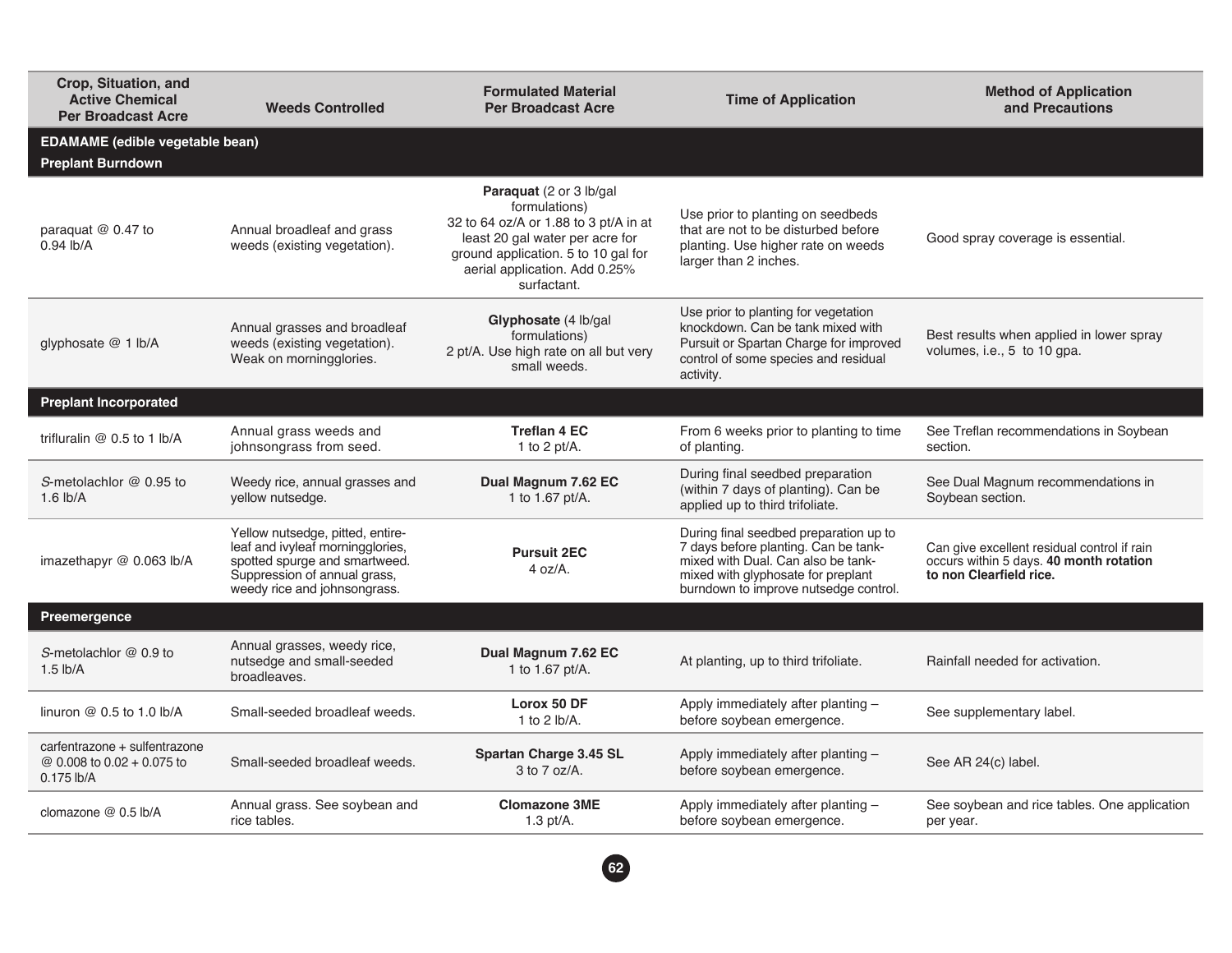| Crop, Situation, and<br><b>Active Chemical</b><br><b>Per Broadcast Acre</b> | <b>Weeds Controlled</b>                                                                                                                                               | <b>Formulated Material</b><br><b>Per Broadcast Acre</b>                                   | <b>Time of Application</b>                                                                                                                                                                                                                            | <b>Method of Application</b><br>and Precautions                                                                                                                              |  |  |  |  |
|-----------------------------------------------------------------------------|-----------------------------------------------------------------------------------------------------------------------------------------------------------------------|-------------------------------------------------------------------------------------------|-------------------------------------------------------------------------------------------------------------------------------------------------------------------------------------------------------------------------------------------------------|------------------------------------------------------------------------------------------------------------------------------------------------------------------------------|--|--|--|--|
| <b>EDAMAME</b> (edible vegetable bean)<br>Postmergence                      |                                                                                                                                                                       |                                                                                           |                                                                                                                                                                                                                                                       |                                                                                                                                                                              |  |  |  |  |
| imazamox $@$ 0.032 lb/A                                                     | Some grasses and broadleaf<br>weeds.                                                                                                                                  | Raptor 1 EC<br>4 oz/A. Add 0.25% v/v NIS.                                                 | Apply to 2" to 4" weeds.                                                                                                                                                                                                                              | See supplementary label.                                                                                                                                                     |  |  |  |  |
| imazethapyr @ 0.063 lb/A                                                    | Yellow nutsedge, pitted, entire-<br>leaf and ivyleaf morningglories,<br>spotted spurge and smartweed.<br>Suppression of annual grass,<br>weedy rice and johnsongrass. | <b>Pursuit 2 EC</b><br>4 oz/A. Add a nonionic surfactant.                                 | Within first 10 days after weed<br>emergence.                                                                                                                                                                                                         | Timing is extremely critical. Weeds must be<br>very small. Can give excellent residual control<br>if rain occurs within 5 days. 40-month rotation<br>to non Clearfield rice. |  |  |  |  |
| clethodim $@$ 0.25 lb/A                                                     | Annual grasses, bermudagrass<br>and johnsongrass. Weedy rice<br>seedhead suppression.                                                                                 | Select 2E or<br>Select Max 0.97 EC<br>8 or 16 oz/A. Add 1% crop oil<br>concentrate + AMS. | Before annual grasses exceed<br>14 days after emergence.<br>Johnsongrass - 12" to 24".<br>Bermudagrass - 3" height or 6" runner<br>length maximum.<br>For weedy rice seedhead suppres-<br>sion, apply at internode elongation<br>stage of weedy rice. | See comments (p. 57) for Poast Plus and<br>Fusilade on cultivation and tank mixing.<br>Performance comparable to Assure II for<br>annual grasses and johnsongrass.           |  |  |  |  |
| fomesafen @ $0.25$ lb/A                                                     | Broadleaf weeds.                                                                                                                                                      | <b>Reflex 2 EC</b><br>1 pt/ $A$ .                                                         | Up to three trifoliate.                                                                                                                                                                                                                               | Do not apply late – will burn pods and<br>blooms.                                                                                                                            |  |  |  |  |

**63**